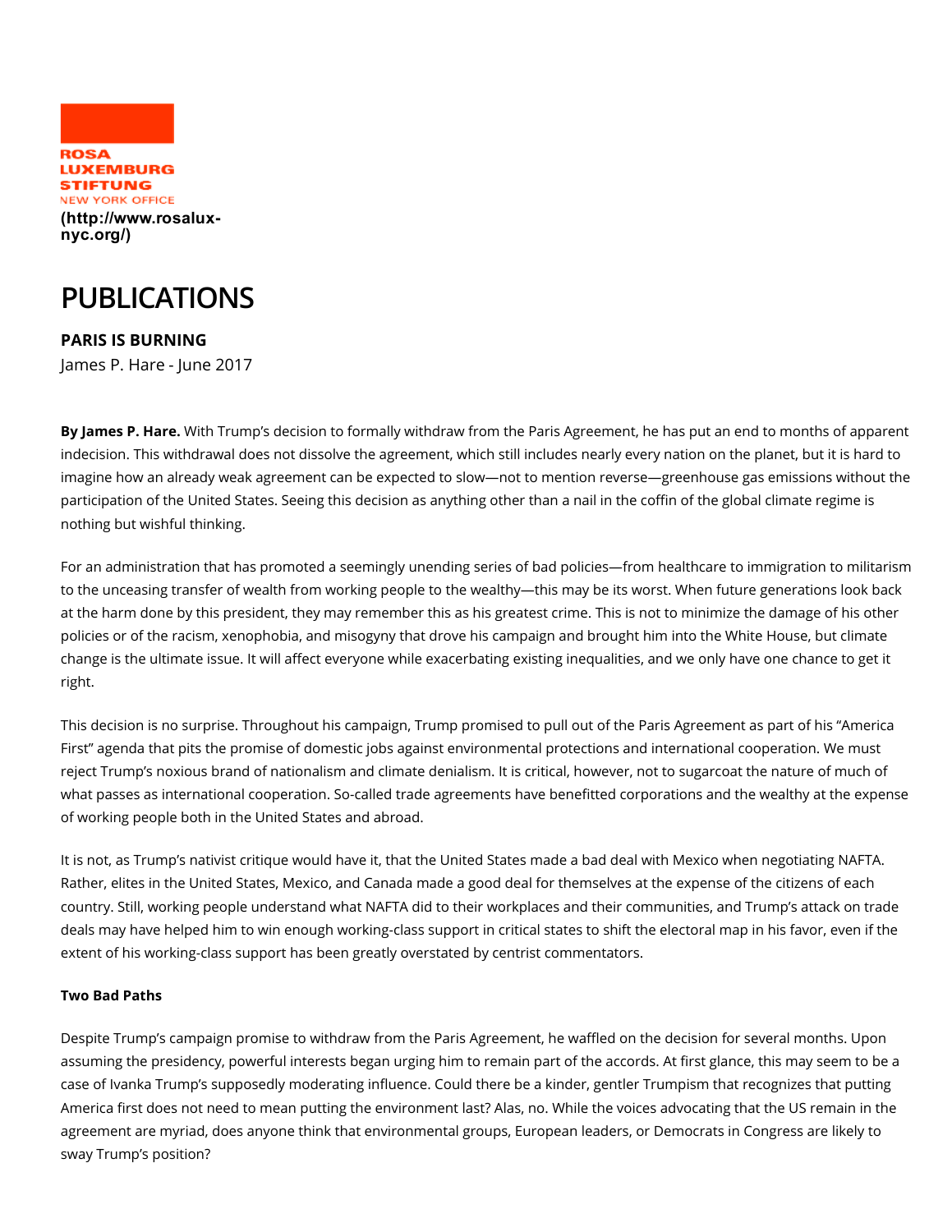But when ExxonMobil, Secretary of State (and former ExxonMobil CEO) Rex Tillerson, and Energy Secretary Rick Perry advocate remaining in the accord, we can expect Trump to consider their perspective. These Trump allies support his agenda of dismantling environmental protections, but they recognize that by keeping "a seat at the table" and demanding renegotiations, they can undermine the agreement from within without incurring the diplomatic repercussions of a formal withdrawal.

Trump's waffling, then, was not between a pro-climate agenda and an anti-climate one. Rather, the indecision was on the level of strategy on how best to dismantle environmental regulations. Trump has made it abundantly clear that he plans to dismantle all Obama-era environmental protections. Indeed, his push to revoke the Clean Power Plan makes it clear that a Trump administration has no intention of meeting the commitments made in Paris.

Still, as with so much else under this administration, in choosing between two bad paths, Trump chose the worst one. A recalcitrant United States that fails to live up to its international obligations is nothing new, but this withdrawal will provide cover for any number of countries to follow the United States out of the agreement. Breaking apart whatever tentative consensus was reached in Paris will have as yet unknown repercussions long after Trump leaves the White House.

This withdrawal has serious consequences for other international agreements as well. For the United States to precipitously exit an agreement that was decades in the making leads to a loss of trust, undermining the existing international order and damaging the prospects for future multilateral agreements.

## A Worse-Than-Nothing Agenda

While the decision to leave the Paris Agreement is disastrous, we should not fool ourselves into believing that this accord was anywhere near adequate for addressing the climate crisis. Even if fully implemented, the national commitments would only slow the increase in greenhouse gas emissions. They would not reduce these emissions at all, much less at the level demanded by science.

Moreover, the preferred policy mechanisms of the Paris Agreement—such as emissions trading schemes—will deepen private control of energy and extend the reach of the market, making it more difficult for the public sector to implement the kinds of changes that would foster an energy transition that does not take place on the backs of workers, racialized minorities, women, and other vulnerable communities.

So let's not join the once self-congratulatory global elite as they mourn their dubious achievement. Still, it was better than nothing, which would be faint praise in ordinary times, but we are not living in ordinary times.

Trump is promising a worse-than-nothing agenda. Do we need to look farther than EPA Administrator Scott Pruitt to see what is in store for climate and environmental protections? Here is someone who, as Oklahoma Attorney General, dissolved his office's Environmental Protection Unit and has consistently used the power of this office to fight the EPA and environmental regulations across the board. Is it in any surprise that he has raised enormous amounts of campaign funds from the oil and gas industry over the years? This is a case of the foxes taking over the henhouse only to tear it down.

The Paris Agreement, the Clean Power Plan, and other environmental policies put in place by the Obama administration—and which a Clinton administration likely would have continued—hardly represent a radical agenda. Indeed, as mentioned above, these policies are inadequate to address the crisis. Moreover, many corporations (including entire sectors of the economy) and unapologetically pro-capitalist world leaders (from Chinese President Xi Jinping to German Chancellor Angela Merkel) support such policies—and would indeed support much stronger policies to transition to a low-carbon future.

The conflict we are witnessing here is taking place within the capitalist class, with the most voracious members of this class—chief among them the fossil fuel industry—standing in opposition to more "progressive" capitalists, such as those in the technology sector. Trump, needless to say, has become the mouthpiece for the most vicious and extreme capitalists, leading us toward a radically extractivist and authoritarian neoliberalism. Clinton, Obama, and their allies represent the more progressive side of neoliberalism, leading us toward a green capitalism. Two bad choices, to be sure, but let's not pretend they're equivalent.